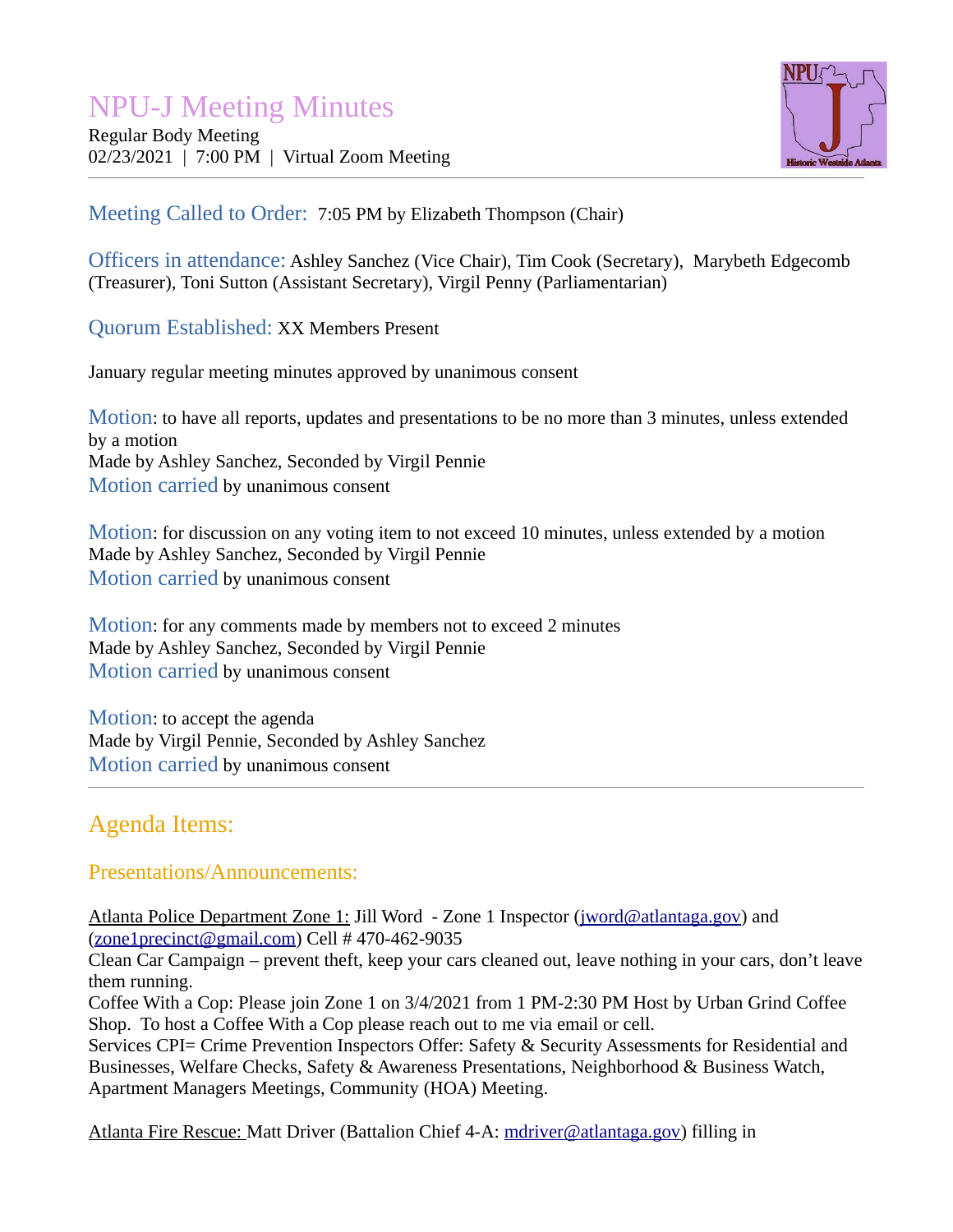New Fire Chief: Roderick Smith – Chief Sloughter retired

Vaccine: Fire rescue personnel are being trained to administer COVID-19 Vaccines

Fire Station 22 (Hollywood Rd.) - under construction

Closed Door Campaign: Keep interior doors closed overnight and when leaving house – prevents or slows the spread of fire – saves lives.

Atlanta Board of Education: Cynthia Briscoe Brown, Seat 8 at Large, [cbriscoe\\_brown@atlanta.k12.ga.us](mailto:cbriscoe_brown@atlanta.k12.ga.us); 404-376-6080:

Phasing students into in-person learning this semester (approximately 1/3 of students) with significant precautions. APS has hired a chief equity officer (Dr. Baker-Jones) and established an equity office.

City Solicitor: Kierra Potter, Assistant Solicitor, [Kpotter@atlantaga.gov](mailto:Kpotter@atlantaga.gov), 470-421-2812 Diversion program: if you have a ticket that is screened for diversion, contact them to get it dismissed.

Department of Watershed: Kim Davis, Office of Communication and Community Relations, 678-521- 1590, [kcdavis@atlantaga.gov](mailto:kcdavis@atlantaga.gov)

Toilet Rebate Program – \$50 and \$100 rebates for installing new, low-flow toilets. Senior Discount on waterbills for 65 & Older under \$25k/yr income National Fix a Leak Week visit them at  $\mathcal{Q}$ ATLWatershed – Some home repair videos online Event: Waterdrop Dash 5k run [www.waterdropdash.com](http://www.waterdropdash.com/)

 Public Works Solid Waste Education & Enforcement Team (SWEET) : Officer Francis contact info: 404.330.6236

Covid-19 temporary solid waste collection service - for a minimum of 90 days (already began), recycling and yard waste will be collected on alternating weeks. Collections Schedule available online.

Fulton County Commissioner Hall's Office: Anita Harris, Director of Legislative and Community Affairs for Fulton County District 4, 404.312.6222 or [Anita.Harris@fultoncountyga.gov](mailto:Anita.Harris@fultoncountyga.gov) Piloting direct reaching out to Seniors about COVID Vaccination – calling seniors to make appointment Still in Phase 1A of Vaccine roll-out Opening back up Tax Commissioner's offices in March Starting an emergency rental assistance program for residents of fulton county *outside* CoA

ATL311: Shantre LittleJohn Report municipal issues by dialing 311 or using the ATL311 phone app, visit atl311.com, or email atl311@atlantaga.gov

Councilmember Brown's office: Perrin Bostic, (404) 330-6046 Perrin is leaving - New Representative for Councilmember Brown– Bonda Marlboro

Councilmember Hillis' Office: Alan Holmes, 404-330-6044

Working on Code enforcement issues

Continuing work on Donald Lee Hollowell pedestrian infrastructure Question/Comment: Preswick construction on Hollowell across from MARTA – Construction has spilled onto street and blocked sidewalk – very unsafe pedestrian situation

Code Enforcement: Officer Parham

Cell: 404-295-6045, Encouraged to reach out to her directly Department primarily teleworking, still have officers on the street.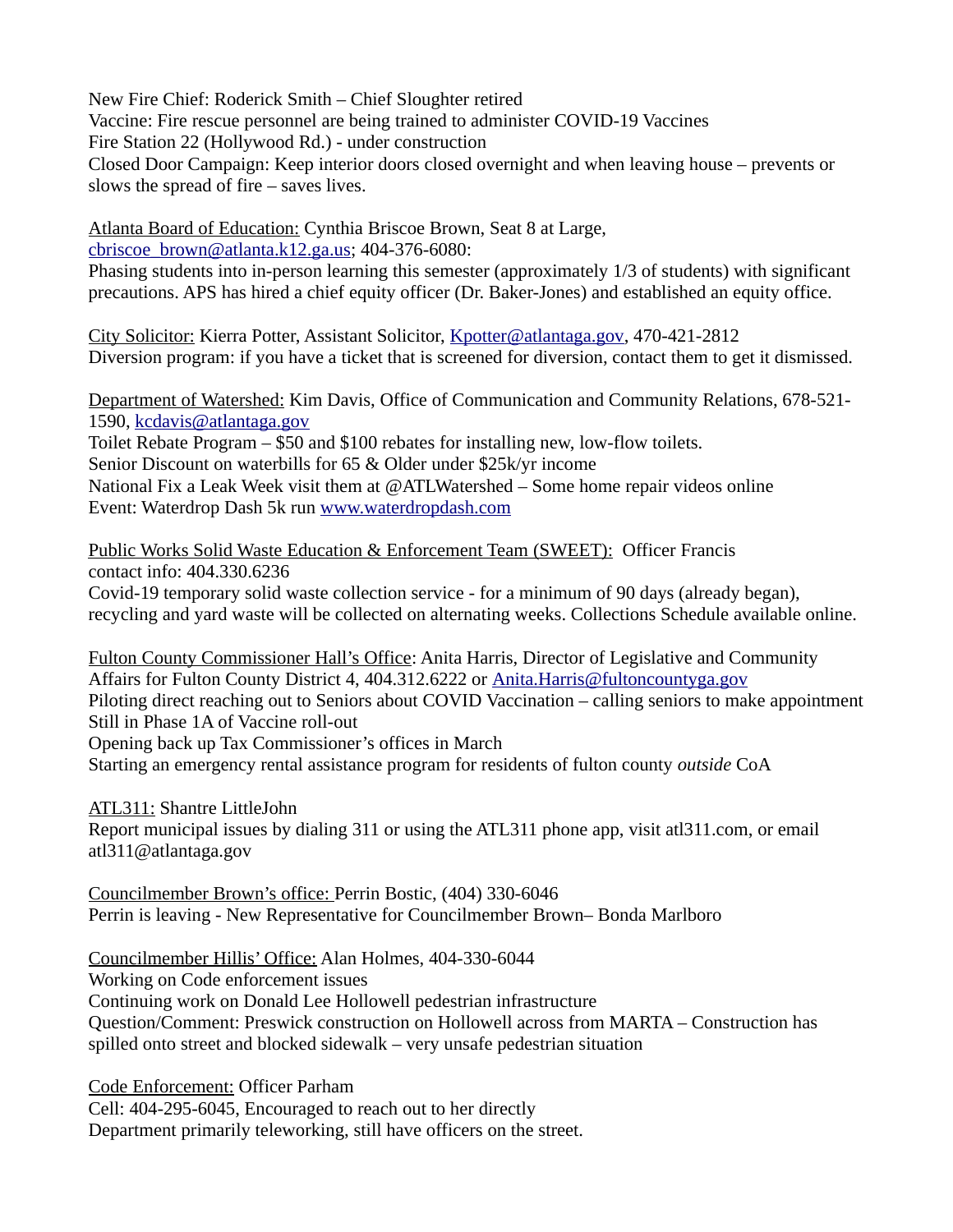Office of Parks and Recreation: Cokithia Brown, Manager of Grove Park Recreation Center Grove Park Recreation Center Phone: 470-426-7240. Email: [cahilliard@atlantaga.gov](mailto:cahilliard@atlantaga.gov) Operating with limited programs. Spaces available in their "Learning Pods" program for students k-8, not attending in-person classes. Also have food programs for students, lunch and dinner.

Planner's Report: Chido Baker

For more information about NPU University courses, visit www.npuatlanta.org/npuucatalog or call 404.546.0158.

To report unpermitted construction activity, email CodeBustersDCP@atlantaga.gov or call 404.865.8550. More info:<https://www.atlantaga.gov/Home/Components/News/News/13482/1338> For information on the 2021 design awards bit.ly/UDCawards

For public hearings or other department info: [https://www.atlantaga.gov/government/departments/city](https://www.atlantaga.gov/government/departments/city-planning)[planning](https://www.atlantaga.gov/government/departments/city-planning)

Follow NPU voting activity on the NPU Dashboard: https://www.npuatlanta.org/npu-dashboard For info on the CDP, visit [www.atlcitydesign.com/comprehensive-development-plan](http://www.atlcitydesign.com/comprehensive-development-plan) For information on the tree ordinance visit Tree Protection Ordinance

### Voting Matter:

Z-20-081: Text Amendment to Zoning Ordinance, Presented by Chanel Zeisel To add a new "Westside Park Affordable Workforce Housing District" – New requirements for affordable housing in the area surrounding Westside Park. Requires any development >10 units to set aside a minimum of 15% of units at or below 80% AMI or 10% at or below 60% AMI.

Motion to support the legislation with the amendments of increased standards for projects that are receiving public funding, based on the recommendations provided by the Westside park Equitable Development Taskforce Housing Subcommittee, and that [project size] limitation cannot be disagregated.

Made by Tim Cook and Seconded by Brandon Pierre-Thomas

Discussion: Motion out of Committee was to defer, in order to potentially push for greater affordability requirements. Chanel reiterated that this ordinance had been introduced in December 2020 and has been presented multiple times. It is one piece of a larger strategy toward anti-displacement, and works as an extension of the Beltline overlay. Westside Equitable Development Taskforce has recommended the amendment to require projects receiving public/city funds to have the greater affordability requirements stated in the motion. Others supported the approval of this zoning change, because it is urgent that this happen as soon as possible.

Motion to Amend the Motion to: to support and to amend Z-20-081 to require a minimum of 60 - 80% of units to be at or below 100% AMI and no more than 10% market rate units Motion to Amend carried by counted vote of 17 For, 5 Against, and 6 Obstentions.

Motion to Approve as Amended carried by counted vote of 20 For, 4 Against, and 4 Obstentions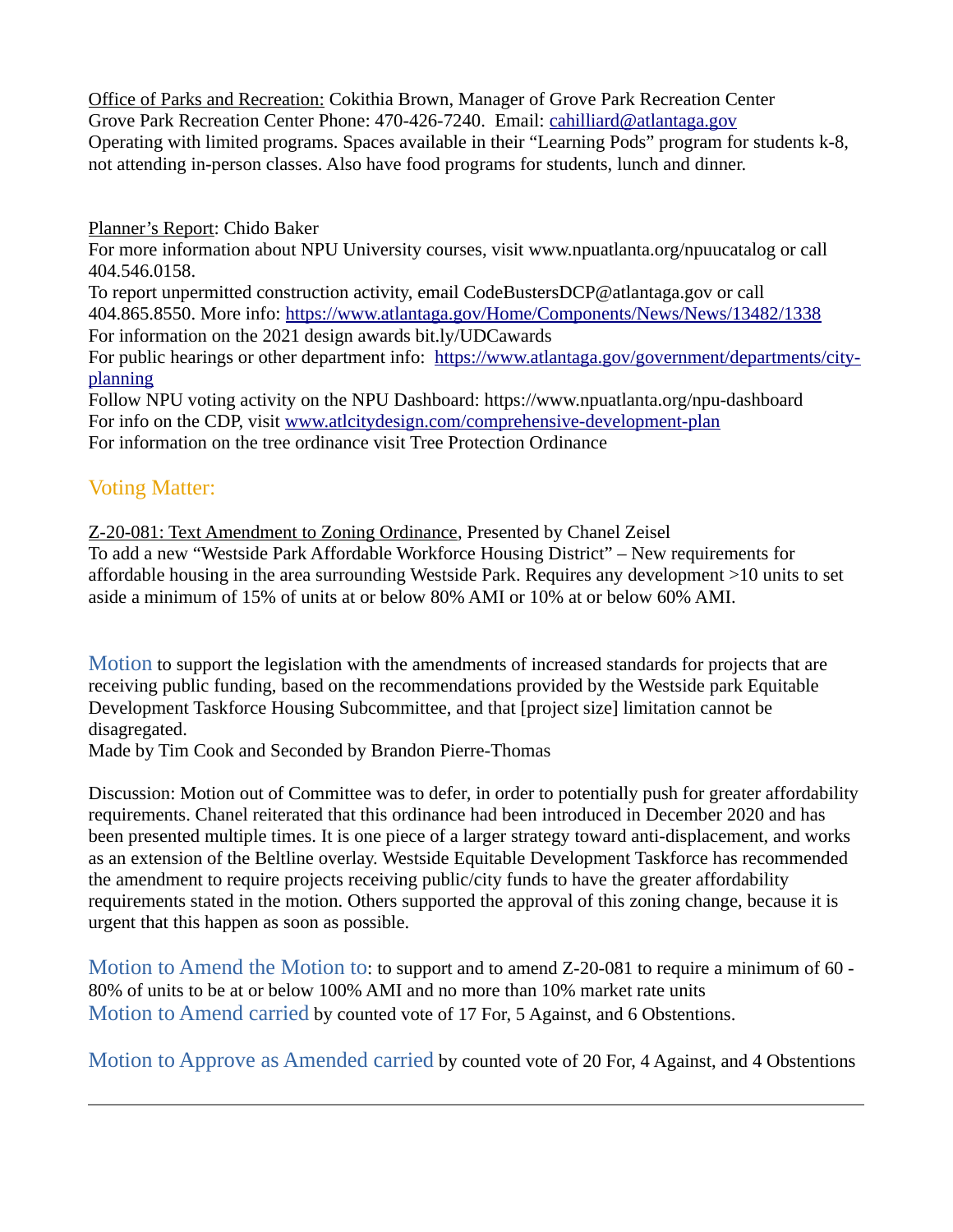Motion to extend meeting 30 minutes, until 10:30 PM Motion made by Virgil Pennie, Seconded by Ashley Sanchez Motion carried by unanimous consent

Department of City Planning – Kevin Bacon, Director of Design, kbacon@atlantaga.gov Not voting matter – information about City Planning's intent to submit project to Atlanta Regional Commission's Livable Centers Initiative (LCI) program for a Hollowell Corridor study updating a 2006 Bankhead MARTA station LCI study. This plan also came out of the Westside Equitable Development Taskforce. More info: [https://www.dropbox.com/s/028u2pfddiwzpiz/DLH%20Corridor%20LCI](https://www.dropbox.com/s/028u2pfddiwzpiz/DLH%20Corridor%20LCI%20Factsheet_020921.pdf?dl=0) [%20Factsheet\\_020921.pdf?dl=0](https://www.dropbox.com/s/028u2pfddiwzpiz/DLH%20Corridor%20LCI%20Factsheet_020921.pdf?dl=0)

Urban Oasis Development – Joel Dixon, joel@urbanoasisdev.com or 404.788.6278 Not voting matter – information for future project in conjunction with Tenth St. Ventures. 15+ Acres between Boone and Hollowell on East side of Beltline corridor, in NPU K. Interested in developing affordable, obtainable, inclusive housing with the community.

#### Committee Updates:

Beautification Committee – Raquel Hill Working on organizing first neighborhood cleanup in conjunction with the Neighborhoods. Also planning for Earth Day 3/22/21

Finance – Marybeth Edgecomb Figuring out where to put money from the NPU grant – looking into options for banking account.

Nominating Committee – Torrie Redding Nothing to report

Housing and Public Safety – Rhoda Brawner, rhodaspence@yahoo.com Started on Feb. 5 doing street surveys of code infractions. Anyone interested in helping out can email.

Bylaws Committee – Ashley Sanchez, ashcapitalholdings@gmail.com Nothing to report, but please join the bylaws committee! Getting started next month!

Communications – Carrie Williams, npujcomms@gmail.com Updating look of official NPU-J communications, and working to improve communications. Please contact her to join the committee efforts

Economic Development – SJMone Terry, sjmonet@live.com Nothing to report, but please join email her to join the economic development committee!!

Center Hill – Rolanda Powell Meetings are first Thursday, next is March 4<sup>th</sup> at 6pm!

Dixie Hills – Derrick Green Meetings 2<sup>nd</sup> Tuesday, 6:30PM. Starting a Strategic Planning Committee in their neighborhood

Grove Park – Brandon Pierre-Thomas